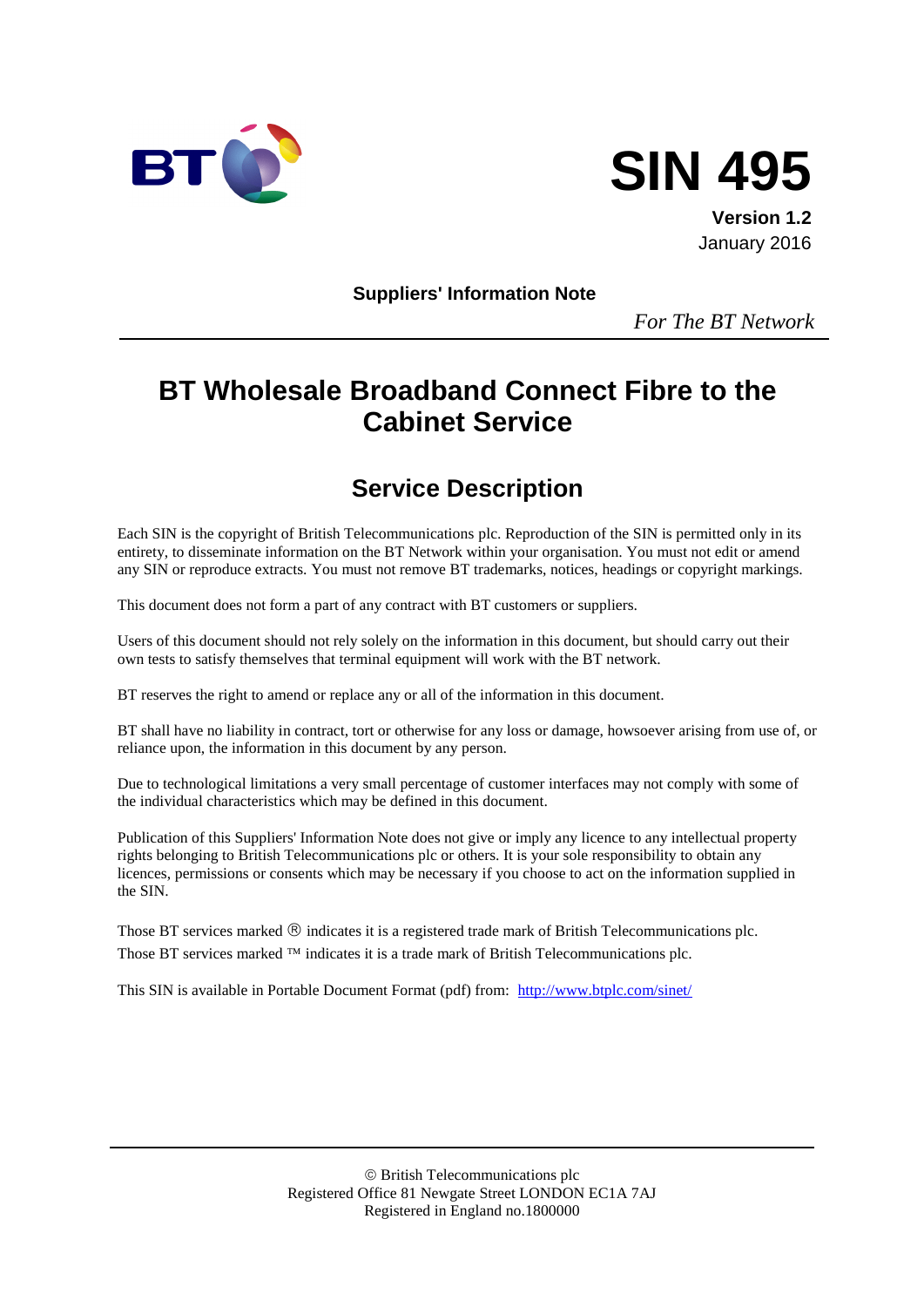#### **CONTENTS**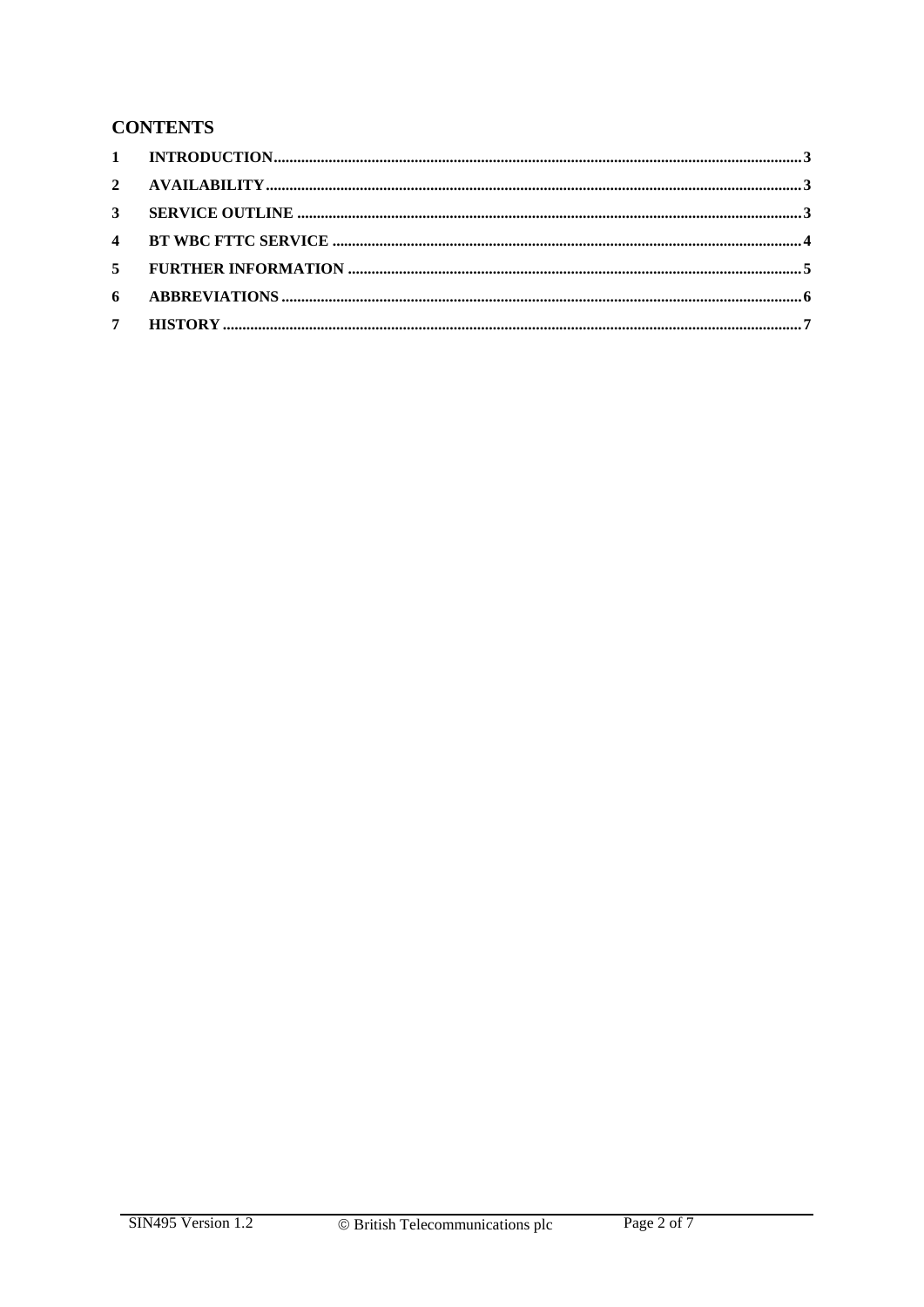## <span id="page-2-0"></span>**1 Introduction**

This SIN refers to the Wholesale Broadband Connect (WBC) Fibre to the Cabinet (FTTC) Service.

For an overview of the Service please see the product outline and the WBC FTTC Handbook, which can be found at;

https://www.btwholesale.com/pages/static/products-services/fibre-broadband.htm

#### **Definitions:**

For the purposes of this document the following definitions apply.

**Communication Provider (CP)**: The Service Provider (SP) or Business Customer (BC) who purchases the WBC service from BT Wholesale and sells or provides it to End-Users.

**End User (EU)**: The person using their PC to connect to a SP/BC's IP network via the BT WBC service.

**Generic Ethernet Access (GEA):** Openreach Next Generation Access product

This SIN should be read in conjunction with SIN 472 for the WBC service and SIN 498 for Openreach's Fibre to the Cabinet (FTTC) Generic Ethernet Access service

### <span id="page-2-1"></span>**2 Availability**

The availability of WBC FTTC for an EU can be obtained from the Broadband Availability Checker, which can be found at;

http://www.btwholesale.com/pages/static/Community/Broadband\_Community/Coverage/A DSL\_Availibility\_Checker.html

#### <span id="page-2-2"></span>**3 Service Outline**

The WBC FTTC Service provides an EU Access service option as part of the overall WBC Service. Openreach provides the Generic Ethernet Access for an End User Access up to a point of handover in an exchange (which is not necessarily the same telephone exchange as for the EU's Public Switched Telephone Network exchange line) and WBC backhauls it on behalf of its SPs to one of 20 WBC Interconnect Nodes.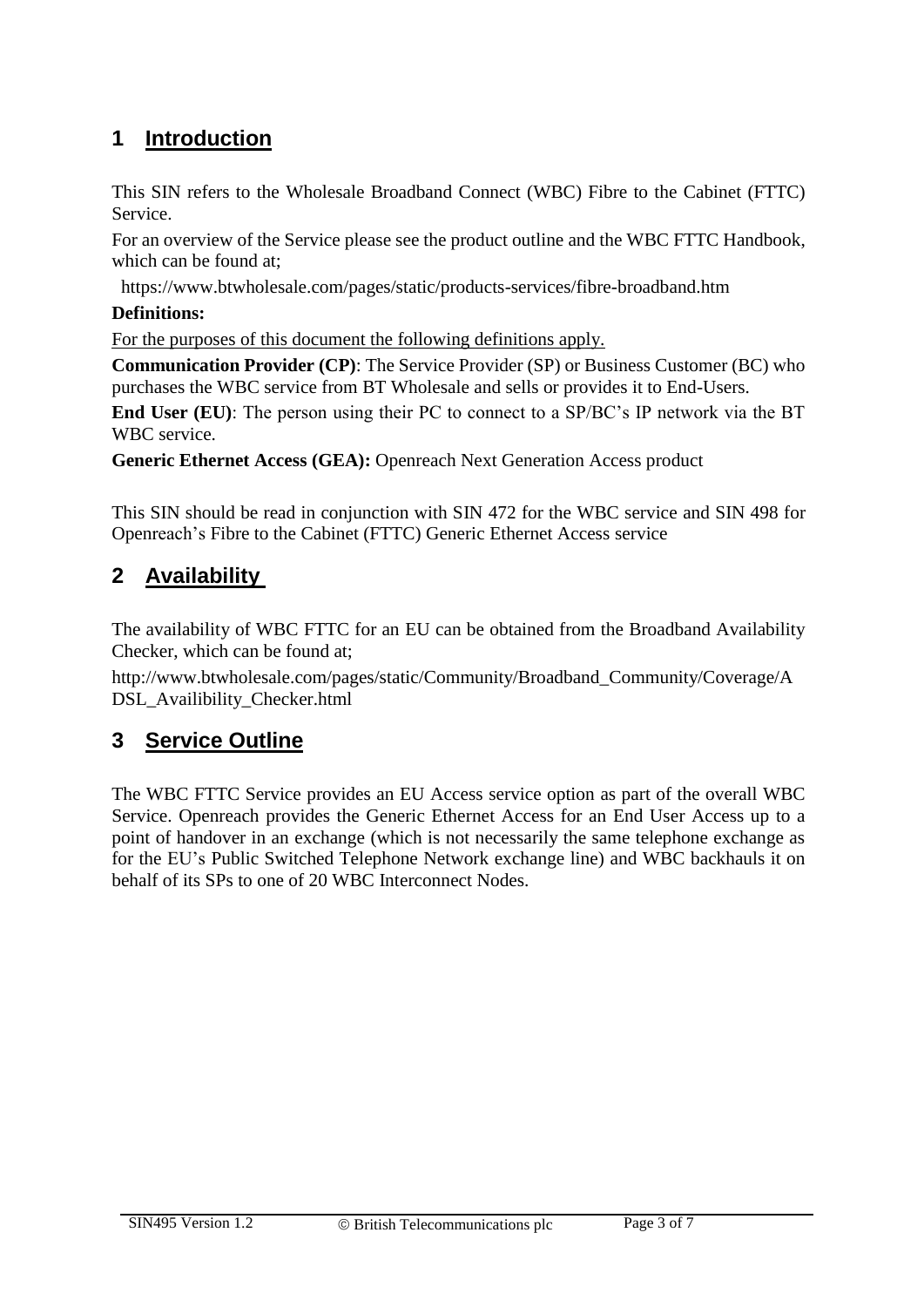

*Figure 1 – Overview of BTW's WBC FTTC*

## <span id="page-3-0"></span>**4 BT Wholesale Broadband Connect FTTC service**

Wholesale Broadband Connect (WBC) provides Broadband service from the EU to one of 20 WBC interconnect points around the UK.

WBC FTTC uses the same WBC infrastructure as the other WBC services but offers an EU Access option based on VDSL 2 technology (rather than ADSL 1 and ADSL 2+ on WBC.) This type of EU Access provides a higher line rate of up to 80Mbps downstream and up to 20 Mbps upstream

The WBC FTTC Handbook provides details of where the WBC FTTC exchange roll out plan can be found on BT Wholesale.com.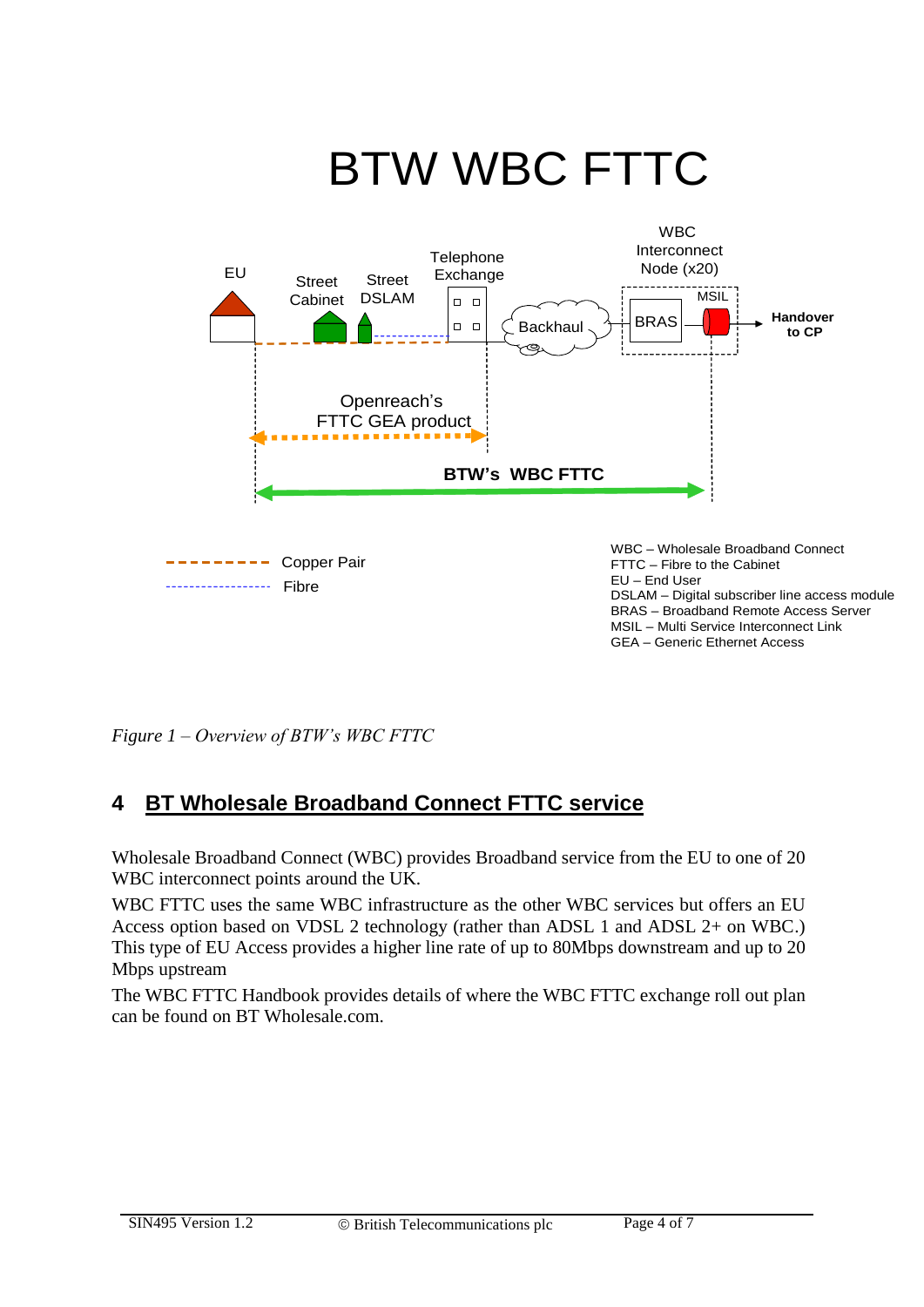The main difference between the WBC FTTC service and the WBC ADSL1 and 2+ Service is that the DSLAM ("Digital Subscriber Line Access Module") for the WBC ADSL1 and 2+ Service is situated in an exchange building but for WBC FTTC the DSLAM is situated in a street cabinet (the "Street DSLAM"). The Street DSLAM is served with a fibre back to the exchange to carry the Broadband signals. (The telephone exchange at which the Broadband service is handed over to BT Wholesale is not necessarily the same exchange providing telephony services to the End User). The Street DSLAM is connected to the Street Cabinet using tie pair cables. VDSL 2 is used to carry the Broadband over the copper pair from the Street Cabinet to the End User's premises. (See Figure 1).

The Public Switched Telephony Service (PSTN) is unaffected by this new technology and continues to be supplied over the copper pair between the Exchange and EU's premises.

Unlike other WBC access technologies, WBC FTTC accesses use the PPP ("Point-to-Point Protocol") session establishment to inform the BT Wholesale BRAS of the Openreach line rate. It is therefore essential that the PPP session is re-started every time the VDSL line retrains. To ensure this, the PPP / L2TP timeout values must be set to less than 20 seconds.

CPs supporting L2TP customers will need to ensure they set the parameters accordingly. BT Wholesale will set the PPP timeout on the BRAS accordingly for PTA customers.

## <span id="page-4-0"></span>**5 Further Information**

More information can be found in the following documents

- 1) WBC FTTC Handbook
- 2) SIN 472 for the WBC service (available from: [http://www.btplc.com/sinet/\)](http://www.btplc.com/sinet/)

This SIN provides the interface information between BTW's WBC product and the SP. All sections are relevant with the exception of Section 3 End User Access.

3) SIN 498 for Openreach's Fibre to the Cabinet (FTTC) Generic Ethernet Access service (Available from: [http://www.btplc.com/sinet/\)](http://www.btplc.com/sinet/)

This SIN provides the interface information between Openreach and the EU's equipment. For SPs taking the WBC FTTC product the relevant sections are

2 SERVICE OUTLINE 2.1 GENERAL 2.2 SERVICE AVAILABILITY 2.3 HEAD END HANDOVER CONNECTIVITY (Not relevant) 2.4 USE OF NTES 3. INTERFACE DESCRIPTIONS 3.1 OLT PORT CONNECTIVITY (not relevant) 3.2 VDSL2 ACTIVE NTE TECHNICAL SPECIFICATION 3.3 VDSL2 ACTIVE NTE HOUSING 3.4 PPPOE OR DHCP INSERTION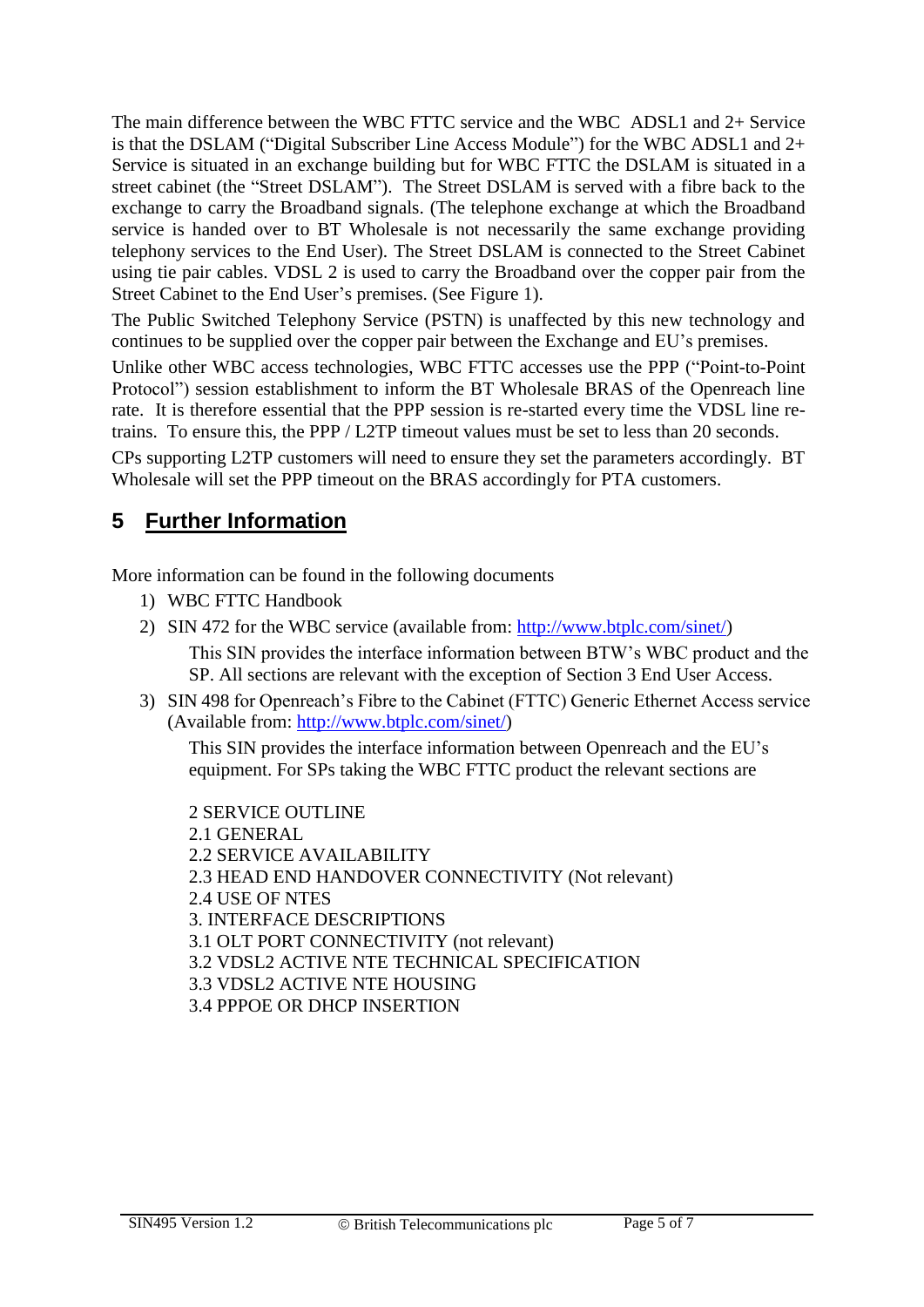For further information on the commercial aspects of this service, please refer to: Your BT National Account Manager BT Broadband Helpdesk via e-mail to: broadband.enquiries@bt.com BT Broadband Helpdesk on 0800 0283663 ADSL website http://www.btwholesale.com > Broadband community BT Wholesale website http://www.btwholesale.com BT Terms website http://www.bt.com/terms WBC website www.btwholesale.com/wbc

If you have inquiries relating to this document, then please contact: sinet.helpdesk@bt.com

### <span id="page-5-0"></span>**6 Abbreviations**

| <b>Acronym</b> | <b>Expansion</b>                                  |  |  |  |
|----------------|---------------------------------------------------|--|--|--|
| <b>ADSL</b>    | Asymmetric Digital Subscriber Line                |  |  |  |
| <b>BB</b>      | <b>Broadband</b>                                  |  |  |  |
| <b>BRAS</b>    | <b>Broadband Remote Access Server</b>             |  |  |  |
| <b>BT</b>      | <b>British Telecommunications plc</b>             |  |  |  |
| <b>BTW</b>     | BT Wholesale [BT]                                 |  |  |  |
| C7             | CCITT Signalling System No. 7                     |  |  |  |
| CP             | <b>Communications Providers</b>                   |  |  |  |
| <b>DHCP</b>    | <b>Dynamic Host Configuration Protocol</b>        |  |  |  |
| <b>DSLAM</b>   | Digital Subscriber Line Access Multiplexer        |  |  |  |
| EU             | <b>End User</b>                                   |  |  |  |
| <b>FTTC</b>    | <b>Fibre To The Cabinet</b>                       |  |  |  |
| IP             | <b>Internet Protocol [IETF]</b>                   |  |  |  |
| L2TP           | Layer 2 Tunnelling Protocol                       |  |  |  |
| <b>NDA</b>     | Non-Disclosure Agreement                          |  |  |  |
| <b>NIPP</b>    | <b>Network Information Publication Principles</b> |  |  |  |
| <b>NTE</b>     | <b>Network Termination Equipment</b>              |  |  |  |
| <b>OLT</b>     | <b>Optical Line Termination</b>                   |  |  |  |
| <b>OR</b>      | Openreach                                         |  |  |  |
| PC             | <b>Personal Communications</b>                    |  |  |  |
| PPP            | Point-to-Point Protocol                           |  |  |  |
| <b>PSTN</b>    | Public Switched Telephone Network                 |  |  |  |
| <b>PTA</b>     | PPP Termination and Aggregation                   |  |  |  |
| <b>SIN</b>     | <b>Supplier Information Note</b>                  |  |  |  |